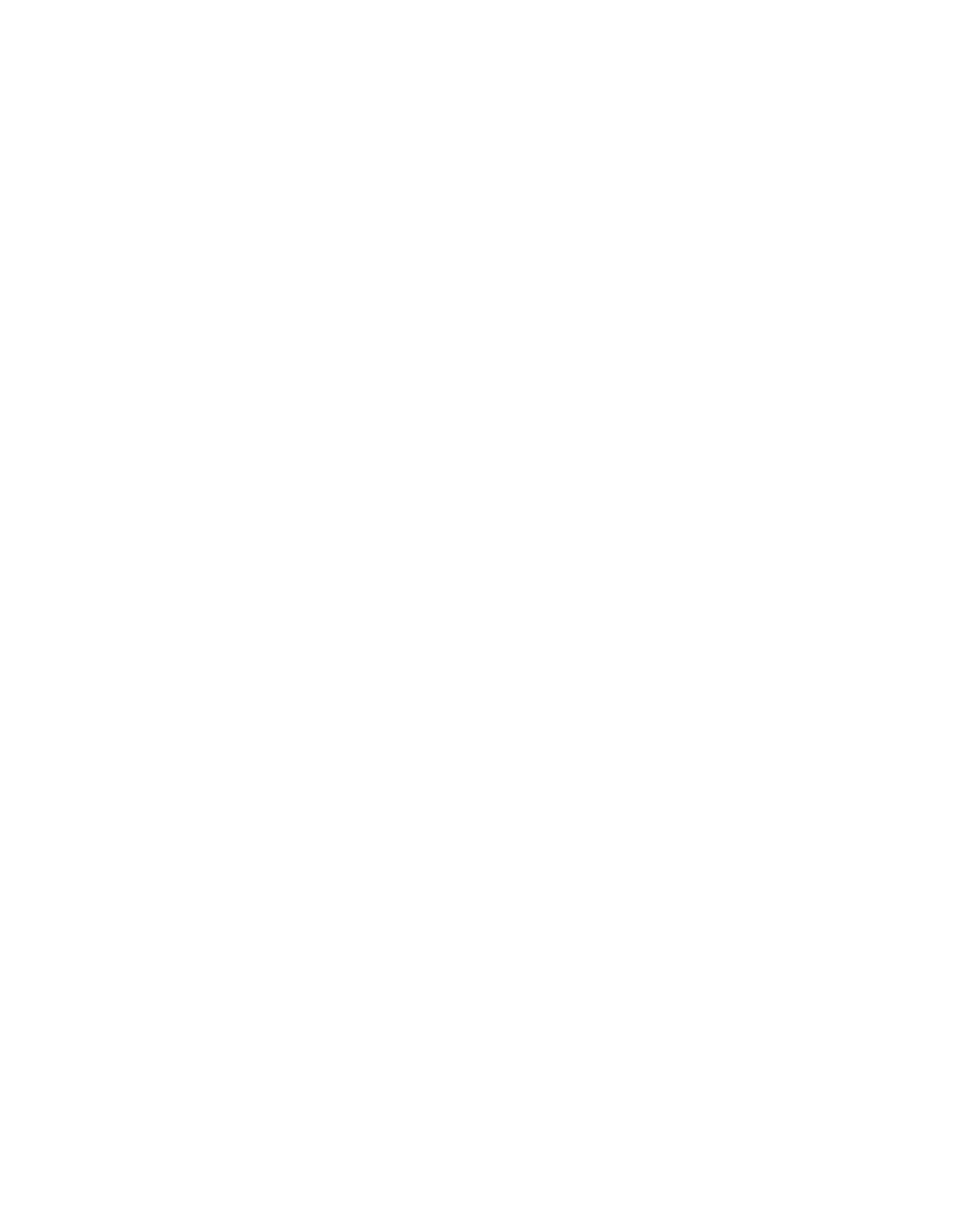## **Manual of Petroleum Measurement Standards Chapter 11—Physical Properties Data**

**Section 1—Temperature and Pressure Volume Correction Factors for Generalized Crude Oils, Refined Products, and Lubricating Oils** 

**Adjunct to: ASTM D 1250-04 and IP 200/04** 

**Measurement Coordination** 

MAY 2004 ADDENDUM 1, SEPTEMBER 2007





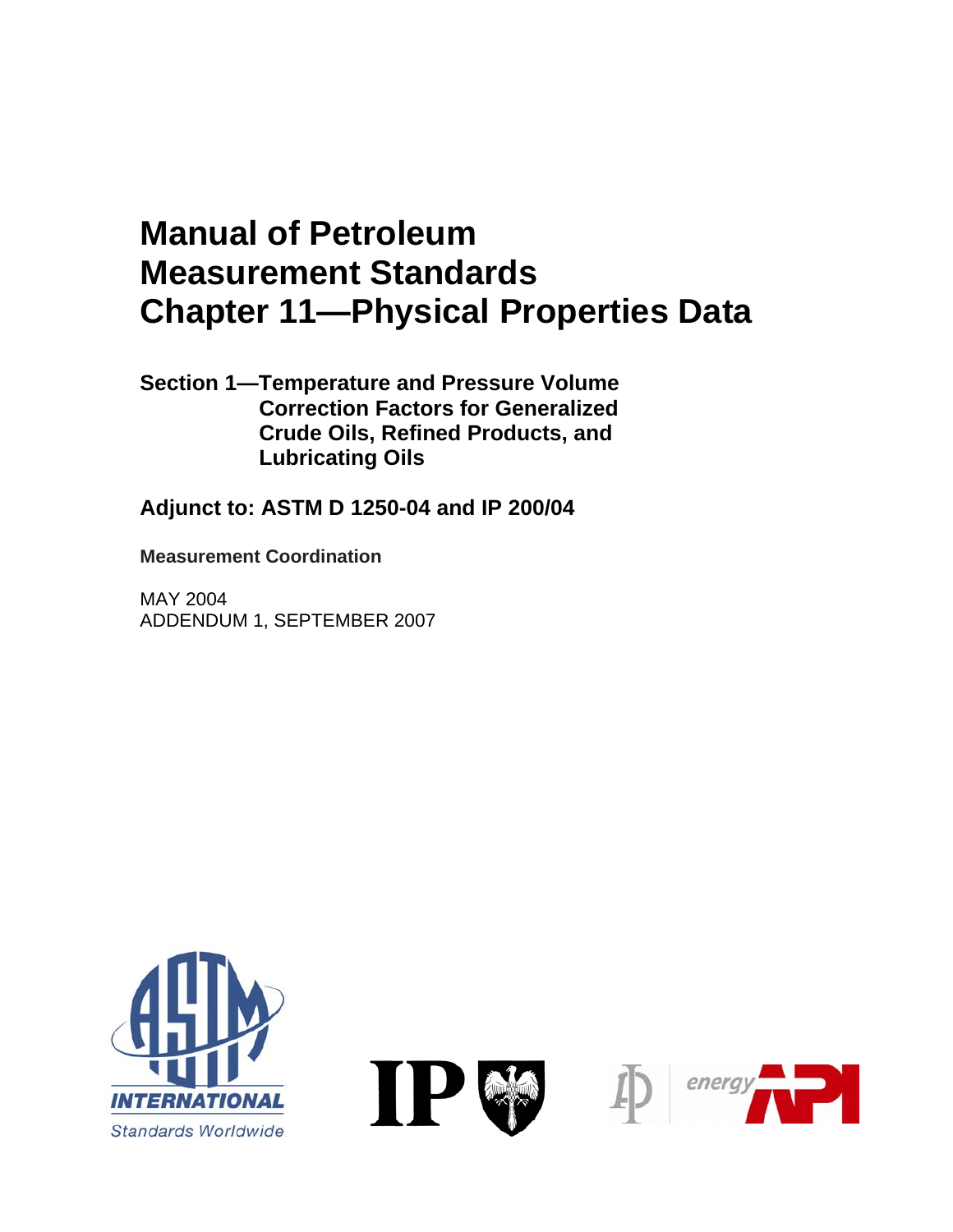#### **SPECIAL NOTES**

API publications necessarily address problems of a general nature. With respect to particular circumstances, local, state, and federal laws and regulations should be reviewed.

API is not undertaking to meet the duties of employers, manufacturers, or suppliers to warn and properly train and equip their employees, and others exposed, concerning health and safety risks and precautions, nor undertaking their obligations under local, state, or federal laws.

Information concerning safety and health risks and proper precautions with respect to particular materials and conditions should be obtained from the employer, the manufacturer or supplier of that material, or the material safety data sheet.

Nothing contained in any API publication is to be construed as granting any right, by implication or otherwise, for the manufacture, sale, or use of any method, apparatus, or product covered by letters patent. Neither should anything contained in the publication be construed as insuring anyone against liability for infringement of letters patent.

Generally, API standards are reviewed and revised, reaffirmed, or withdrawn at least every five years. Sometimes a one-time extension of up to two years will be added to this review cycle. This publication will no longer be in effect five years after its publication date as an operative API standard or, where an extension has been granted, upon republication. Status of the publication can be ascertained from the API Standards department telephone (202) 682-8000. A catalog of API publications, programs and services is published annually and updated biannually by API, and available through Global Engineering Documents, 15 Inverness Way East, M/S C303B, Englewood, CO 80112-5776.

This document was produced under API standardization procedures that ensure appropriate notification and participation in the developmental process and is designated as an API standard. Questions concerning the interpretation of the content of this standard or comments and questions concerning the procedures under which this standard was developed should be directed in writing to the Director of the Standards department, American Petroleum Institute, 1220 L Street, N.W., Washington, D.C. 20005. Requests for permission to reproduce or translate all or any part of the material published herein should be addressed to the Director, Business Services.

API standards are published to facilitate the broad availability of proven, sound engineering and operating practices. These standards are not intended to obviate the need for applying sound engineering judgment regarding when and where these standards should be utilized. The formulation and publication of API standards is not intended in any way to inhibit anyone from using any other practices.

Any manufacturer marking equipment or materials in conformance with the marking requirements of an API standard is solely responsible for complying with all the applicable requirements of that standard. API does not represent, warrant, or guarantee that such products do in fact conform to the applicable API standard.

*All rights reserved. No part of this work may be reproduced, stored in a retrieval system, or transmitted by any means, electronic, mechanical, photocopying, recording, or otherwise, without prior written permission from the publisher. Contact the Publisher, API Publishing Services, 1220 L Street, N.W., Washington, D.C. 20005.* 

Copyright © 2004, 2007 American Petroleum Institute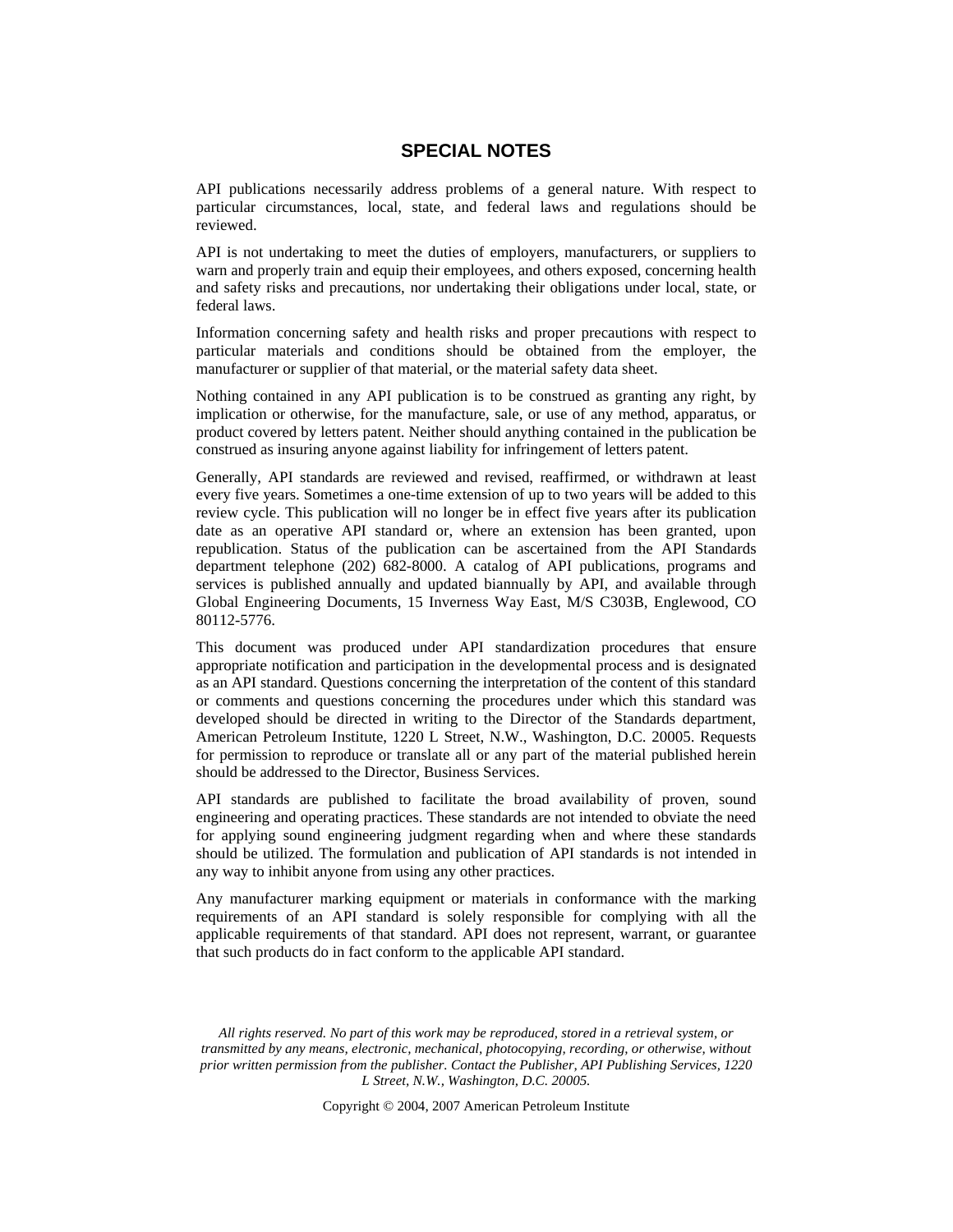#### **FOREWORD**

API publications may be used by anyone desiring to do so. Every effort has been made by the Institute to assure the accuracy and reliability of the data contained in them; however, the Institute makes no representation, warranty, or guarantee in connection with this publication and hereby expressly disclaims any liability or responsibility for loss or damage resulting from its use or for the violation of any federal, state, or municipal regulation with which this publication may conflict.

Suggested revisions are invited and should be submitted to API, Standards department, 1220 L Street, NW, Washington, DC 20005, standards@api.org.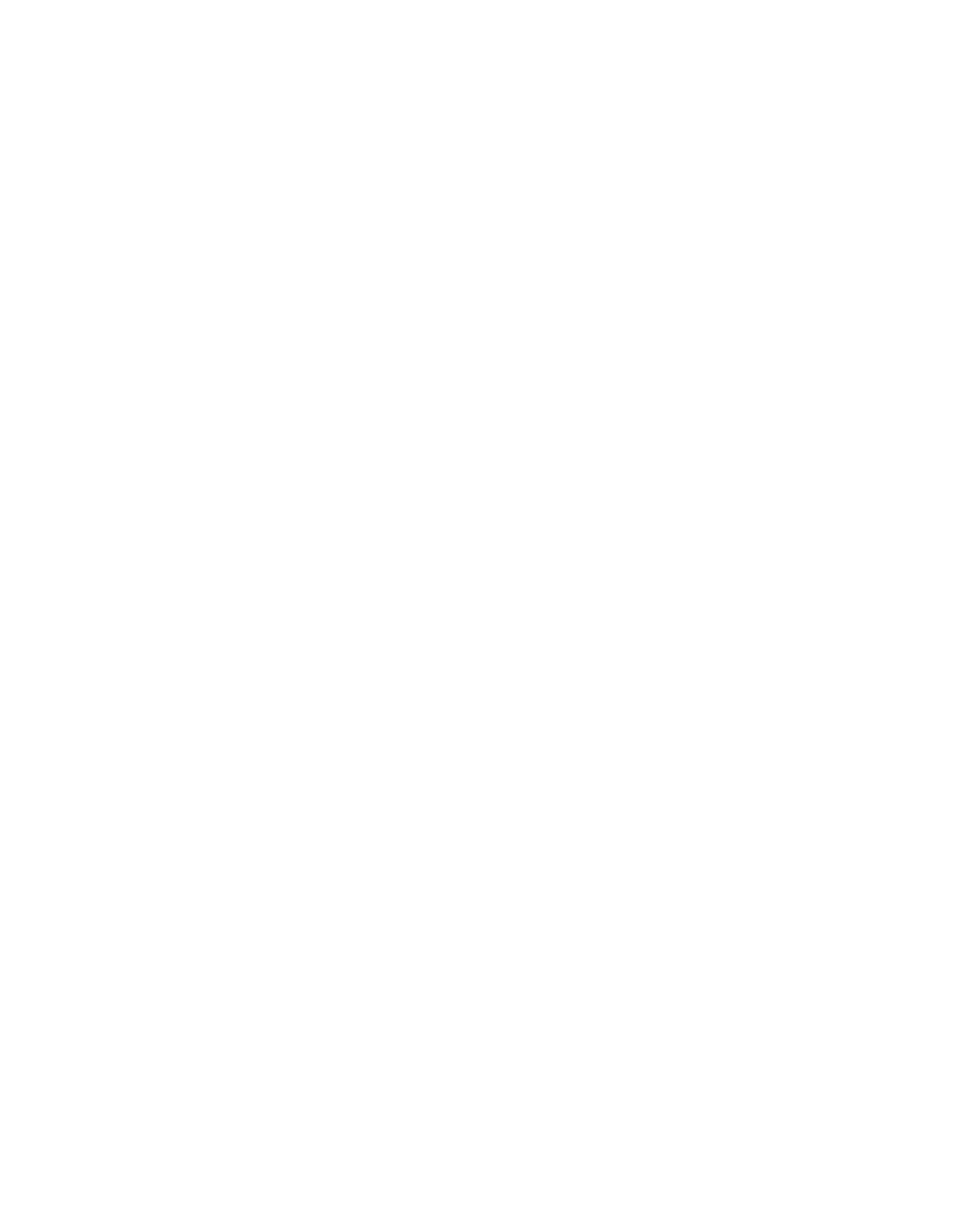### Addendum 1 to API *MPMS* Ch. 11.1-2004— Temperature and Pressure Volume Correction Factors for Generalized Crude Oils, Refined Products, and Lubricating Oils

Note: Added text is highlighted yellow. Deleted text is indicated by strikethrough.

#### **11.1.2.2 Scope**

This Standard provides the algorithm and implementation procedure for the correction of temperature and pressure effects on density and volume of liquid hydrocarbons which fall within the categories of crude oil, refined products, or lubricating oils; NGLs and LPGs are excluded from consideration in this Standard. The combination of density and volume correction factors for both temperature and pressure is collectively referred to in this Standard as a Correction for Temperature and Pressure of a Liquid (CTPL) (VCF). The temperature portion of this correction is termed the Correction for the effect of Temperature on Liquid (CTL), also historically known as VCF (Volume Correction Factor). The pressure portion is termed the Correction for the effect of Pressure on Liquid (CPL). As this Standard will be applied to a variety of applications the output parameters specified in this Standard (CTL,  $F_p$ , CPL, and CTPL) may be used as specified in other API *Manual of Petroleum Measurement Standards* (*MPMS*) Chapters.

Including the pressure correction in this Standard represents an important change from the "temperature only" 1980 Tables. However, if the pressure is one atmosphere (the standard pressure) then there is no pressure correction and this Standard will give  $\frac{CTL}{CFL}$  (VCF) values consistent with the 1980 Tables.

The This Standard provides general procedures for the conversion of input data to generate CTL,  $F_p$ , CPL, and CTPL values at the user specified base temperature and pressure  $(T_b, P_b)$  a form that is consistent with the computation procedures used to generate VCF values. This section is then followed by two sets of procedures for computing volume correction factor, one set for data expressed in customary units (temperature in °F, pressure in psig), the other for the metric system of units (temperature in °C, pressure in kPa or bar). In contrast to the 1980 Tables, the metric procedures require the procedure for customary units be used first to compute density at 60°F. This value is then further corrected to give the metric output.

The procedure recognizes three distinct commodity groups: crude oil, refined products, and lubricating oils. A special application category is also provided which provides volume correction based on the input of an experimentally derived coefficient of thermal expansion.

#### **11.1.3.3 Calculation of CTL and CPL Factors in This Standard**

The specific equation forms for the temperature and pressure correction factors used in this Standard are:

$$
C_{TL} = \exp\{-\alpha_T \left(t - T\right) \left[1 + 0.8\alpha_T \left(t - T + \delta_T\right)\right]\}
$$
  
= 
$$
\exp\{-\alpha_T \Delta t \left[1 + 0.8\alpha_T \left(\Delta t + \delta_T\right)\right]\}
$$
 (14)

$$
C_{PL} = \frac{1}{1 - F_P(P - P_e)}.
$$
\n(15)

where  $\alpha_T$  is the thermal expansion coefficient at the base temperature T,  $\Delta t$  is the difference between the alternate temperature and the base temperature,  $F_p$  is the compressibility coefficient, and  $\delta_T$  is a small base temperature correction value.

In the 1980 Standard,  $\alpha_T$  was correlated to the density at a 60°F base temperature and 0 psig pressure,  $\rho^*$ , and is denoted as  $\alpha_{60}$ . The CTL equation was developed as a correction to 60°F density, so  $T = 60$  and  $\delta_T = 0$ .  $F_P$  was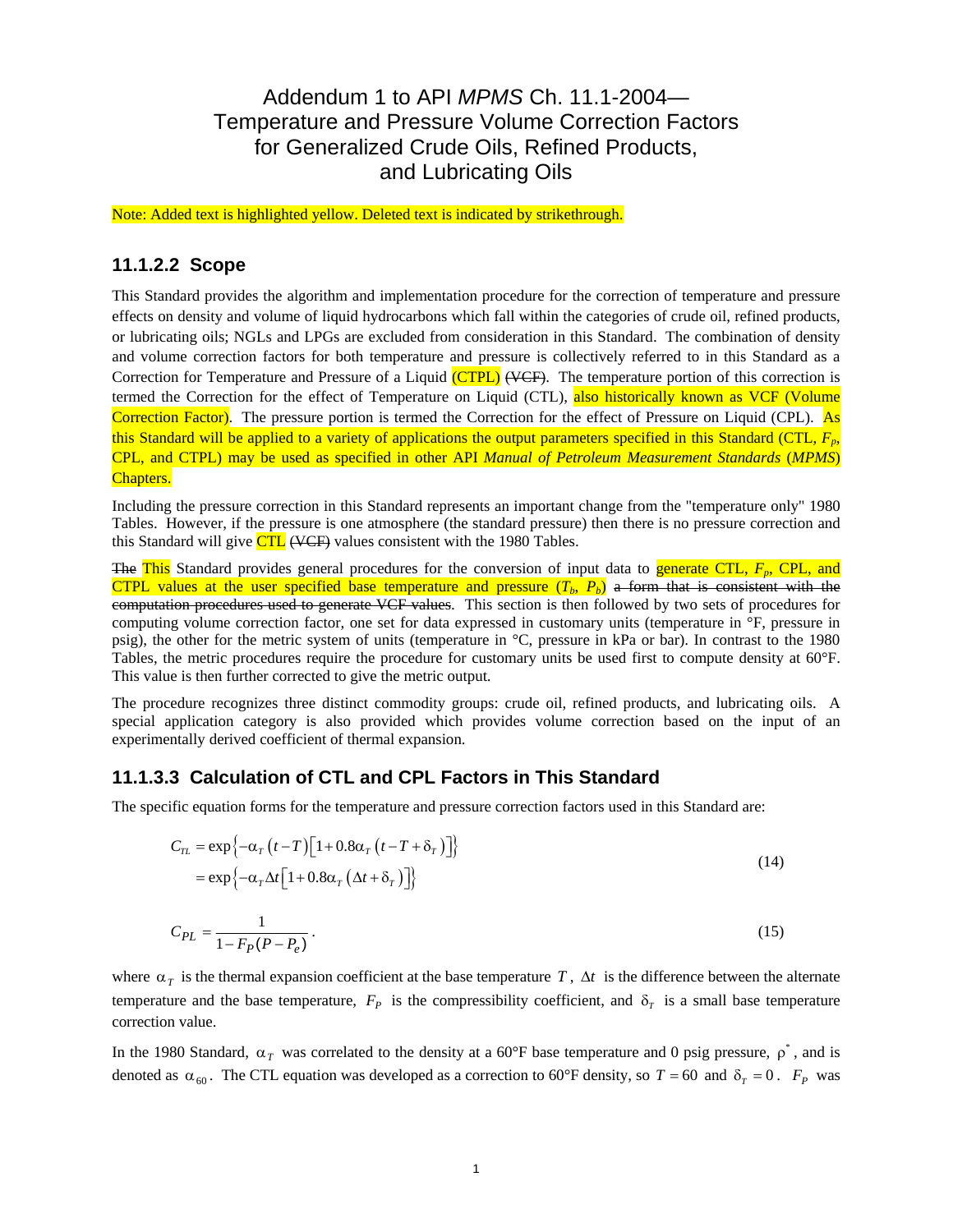correlated to this same base density and the temperature *t* at which the compression occurs. The forms for these correlations are:

$$
\alpha_{60} = \frac{K_0 + K_1 \rho^* + K_2 \rho^{*2}}{\rho^{*2}} = \frac{K_0}{\rho^{*2}} + \frac{K_1}{\rho^*} + K_2
$$
\n(16)

$$
F_p = \exp\left\{A + Bt + \frac{C + Dt}{\rho^{*2}}\right\}
$$
\n(17)

There was one set of coefficients for the  $F_p$  compressibility factor ( $\overline{A} = -1.99470$ ,  $\overline{B} = 0.00013427$ ,  $\overline{C} = 793920$ ,  $D = 2326$ ; based on density in kg/m<sup>3</sup> at 60°F the A, B, C, and D values) but several sets of coefficients for the  $\alpha_{60}$ thermal expansion coefficient (the  $K_0$ ,  $K_1$ , and  $K_2$  values) depending upon the liquid's classification and density at 60°F.

To recognize differences between the current ITS-90 temperature scale and the IPTS-68 temperature scale in effect when the data for this Standard were measured, this Standard makes small corrections to the temperature  $t$  and the base temperature T and a non-zero base temperature correction factor, denoted as  $\delta_{60}$ , is used. Also, the density used in the correlations,  $\rho^*$ , is slightly different from a  $\rho_{60}$  measured consistent with ITS-90. See 11.1.5.3 for the procedure to convert ITS-90 temperatures to an IPTS-68 basis, Appendix C for the origin of the  $\delta_{60}$  correction factor, and 11.1.6.1 for the calculation of  $\rho^*$  from  $\rho_{60}$ .

Equations (16) and (17) are directly expressed in terms of  $\rho^*$ . However, since  $\rho^*$  can be directly related to  $\rho_{60}$ , then these equations can also be thought of as being a direct function of  $\rho_{60}$ , too.

#### **11.1.3.4 Base Pressure in This Standard**

For volatile hydrocarbons, the base pressure is the saturation pressure for the liquid (i.e., its "bubble point" pressure). It is generally assumed that if the saturation pressure is less than atmospheric pressure then there is little error in applying the correction at a constant base pressure of 1 atmosphere. For liquids with equilibrium vapor pressure less than atmospheric pressure (0 psig or 14.696 psia) the *Pe* value used in Equation 15 shall be atmospheric pressure (0 psig or 14.696 psia). The heavier liquids covered by this Standard are fairly non-volatile the saturation pressure is less than the atmospheric pressure over the entire temperature range of this Standard. It is only the lightest of the liquids covered by this Standard whose vapor pressures may exceed atmospheric pressure at the higher temperatures.

For simplicity of application, this Standard will neglect any effects of the liquid's saturation pressure exceeding atmospheric pressure. In all equations, this Standard will use  $P_e = 0$  (gauge) and the CPL equation reduces to:

$$
C_{PL} = \frac{1}{1 - F_P P} \tag{18}
$$

For liquids with an equilibrium vapor pressure greater than atmospheric, the equilibrium vapor pressure (*Pe*) should be subtracted from the pressure input values before entering the calculation sequences given in 11.1.5.1, 11.1.6.1, 11.1.6.2, 11.1.6.3, 11.1.7.1, 11.1.7.2, and 11.1.7.3.

#### **11.1.3.9 Rounding of Values**

Previous versions of the Table values required rounding at various stages of the calculation procedures. The Implementation Procedures are now written with no rounding of initial or intermediate values. The final CTPL is rounded as specified in API *MPMS* Chapter 12. If there is no guidance for a specific application, round to five decimal places. VCF is rounded to five decimal places. Rounding of input values is only to be used when creating tabular representations of the results from these Implementation Procedures. When the tabular representations are calculated, the initial and final values are to be rounded for display, but intermediate values are never to be rounded.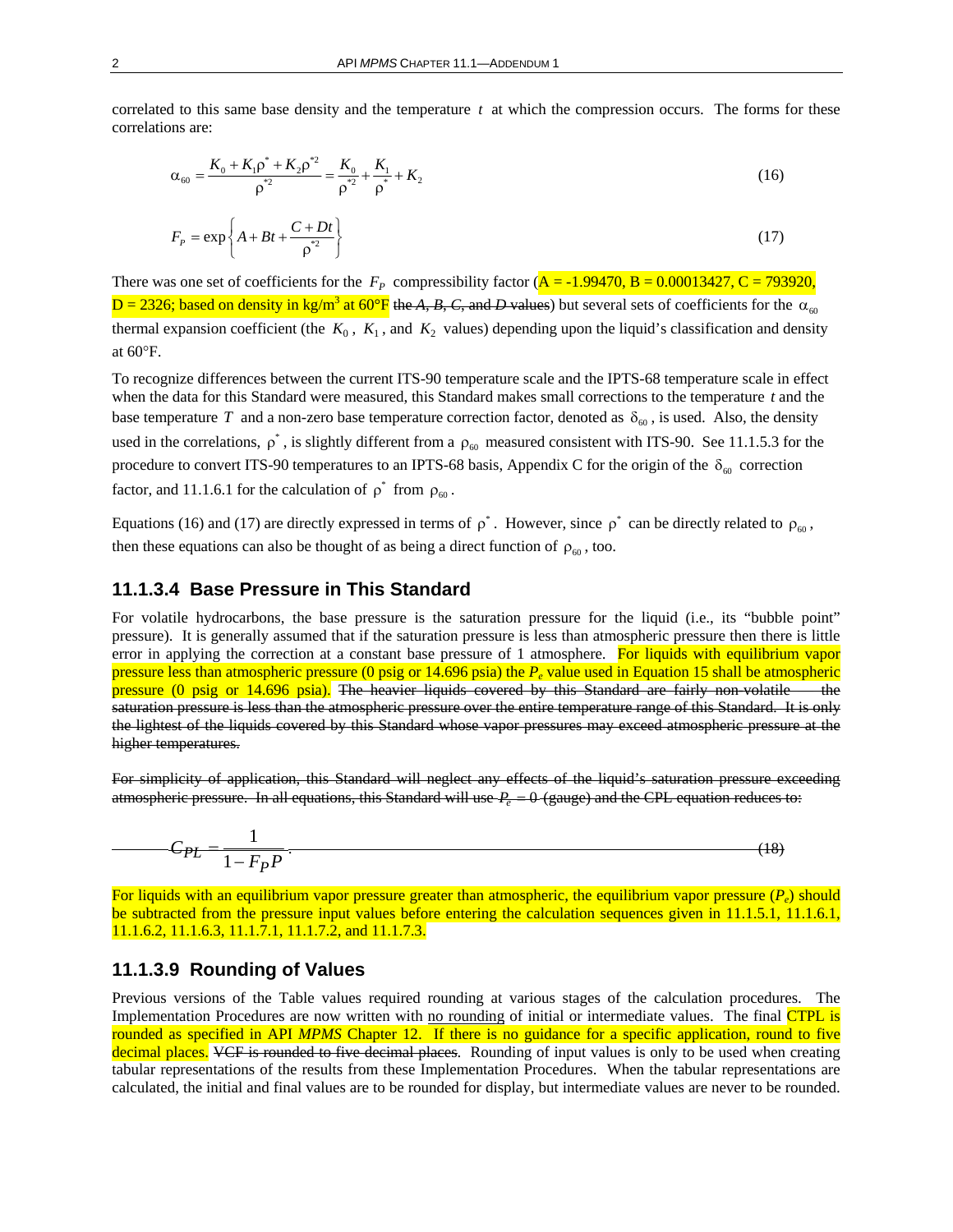#### **11.1.5.5 Other Implementation Considerations**

- CTPL should be substituted for CTL  $\times$  CPL, where a standard specifies a serial multiplication of correction factors.
- Where a calculation within an existing standard makes use of a CTL factor alone, an equivalent value CTPL is calculated with observed gauge pressure set to zero.
- The discrimination rules for the input parameters should comply with the appropriate Standard (Chapters 12.1 and 12.2) prior to implementation of API *MPMS* Chapter 11.1. Verification data has been completed up to eight decimal places. In this document, the final VCF (CTPL) is rounded to five decimal places. Different rounding precisions may be used to accommodate other standards, however they should not exceed eight decimal places.

**11.1.5.1, 11.1.6.1, 11.1.6.2, 11.1.6.3, 11.1.7.1 and 11.1.7.3**, *add*:

"Note: For liquids with an equilibrium vapor pressure greater than atmospheric, see 11.1.3.4."